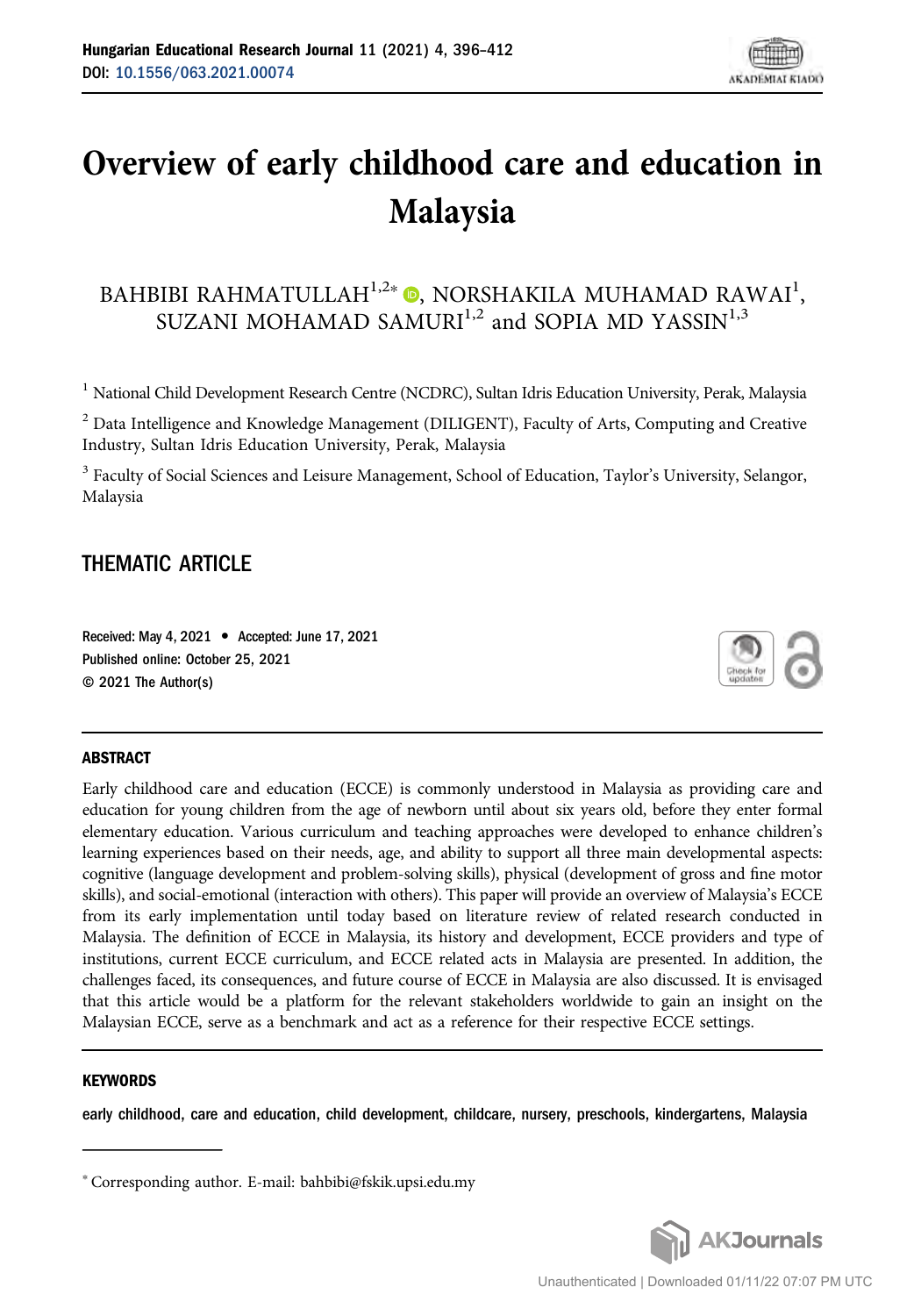### INTRODUCTION

The early years is a time of extraordinary growth with significant brain development and neural structuring, which occurs from conception to age five. The first years of life's sensitive developmental period establish life-long social participation and productivity [\(Shonkoff & Phillips,](#page-16-0) [2000](#page-16-0)). A child's developing brain architecture provides either a strong or weak foundation for future learning, behavior, and health are determined by the experiences children had at this time [\(Center on the Developing Child, 2007\)](#page-14-0).

Previous lack of attention given to early childhood was of concern to the United Nations Committee on the Rights of the Child. It was made clear that all children, including the very youngest, are holders of all rights enshrined in the UNCRC and as such should be "recognized as active members of families, communities and societies, with their concerns, interests, and points of view" in its General Comment "Implementing Child Rights in Early Childhood" [\(United](#page-16-1) [Nations Committee on the Rights of the Child, 2005,](#page-16-1) p. 11). In parallel, the World Conference on Education for All (EFA) emphasized an urgent priority to ensure access to and improve the quality of education for all children [\(UNESCO, 2007\)](#page-16-2).

As knowledge accumulates about the importance of early childhood development for longterm outcomes, so does the growing focus on early childhood education. Early childhood education in this paper refers to efforts in developing young children's cognitive and non-cognitive skills in a premise such as a preschool (interchangeably known as kindergarten in Malaysia) or daycare center (or also known as nursery in Malaysia). There is a vast body of evidence in research with consistent findings that demonstrate better performance on later outcomes in attainment, crime, health, and productivity of children who attended ECCE ([Heckman, Stixrud,](#page-14-1) [& Urzua, 2006\)](#page-14-1). These have prompted significant enthusiasm on the positive effects of attending ECCE [\(Berlinski, Galiani, & Gertler, 2009](#page-13-0); [Black et al., 2017;](#page-14-2) [Felfe & Lalive, 2018\)](#page-14-3). However, it is the quality of the ECCE provided that builds the foundation and paves the way for children to succeed in their future course of life ([Berlinski, Galiani, & Manacorda, 2008;](#page-13-1) [Havnes & Mogstad,](#page-14-4) [2011](#page-14-4); [Murnane & Ganimian, 2014\)](#page-15-0).

In Malaysia, the main purpose of the establishment of a nursery was to provide a conducive space and environment for supporting children's growth from to zero to four years old by providing developmentally appropriate learning experiences. Meanwhile, the preschool education offers informal educational programs for children between four to six years old to foster a positive school-readiness attitude in preparation for entry into formal schooling at the elementary level [\(Institut Pendidikan Guru Malaysia, 2018](#page-15-1); [Mofrad, 2012](#page-15-2)).

This article is intended to provide current information from vast academic literatures for global stakeholders (including but not limited to researchers, government and non-governmental organisations, teachers, and parents) interested in learning more about ECCE settings in Malaysia, as it could be used as a guideline about any ECCE-related information or decision.

### HISTORY AND DEVELOPMENT OF MALAYSIAN ECCE

Malaysia's preschool education program was introduced in the 1950s and has proliferated since the 1960s [\(Imran, Faizul, Khadijah, Rizawati, & Wan, 2010](#page-15-3); [Institut Pendidikan Guru Malaysia,](#page-15-1) [2018](#page-15-1)). According to [Hussin \(1993\)](#page-14-5), preschool education in the 1950s focused on children from

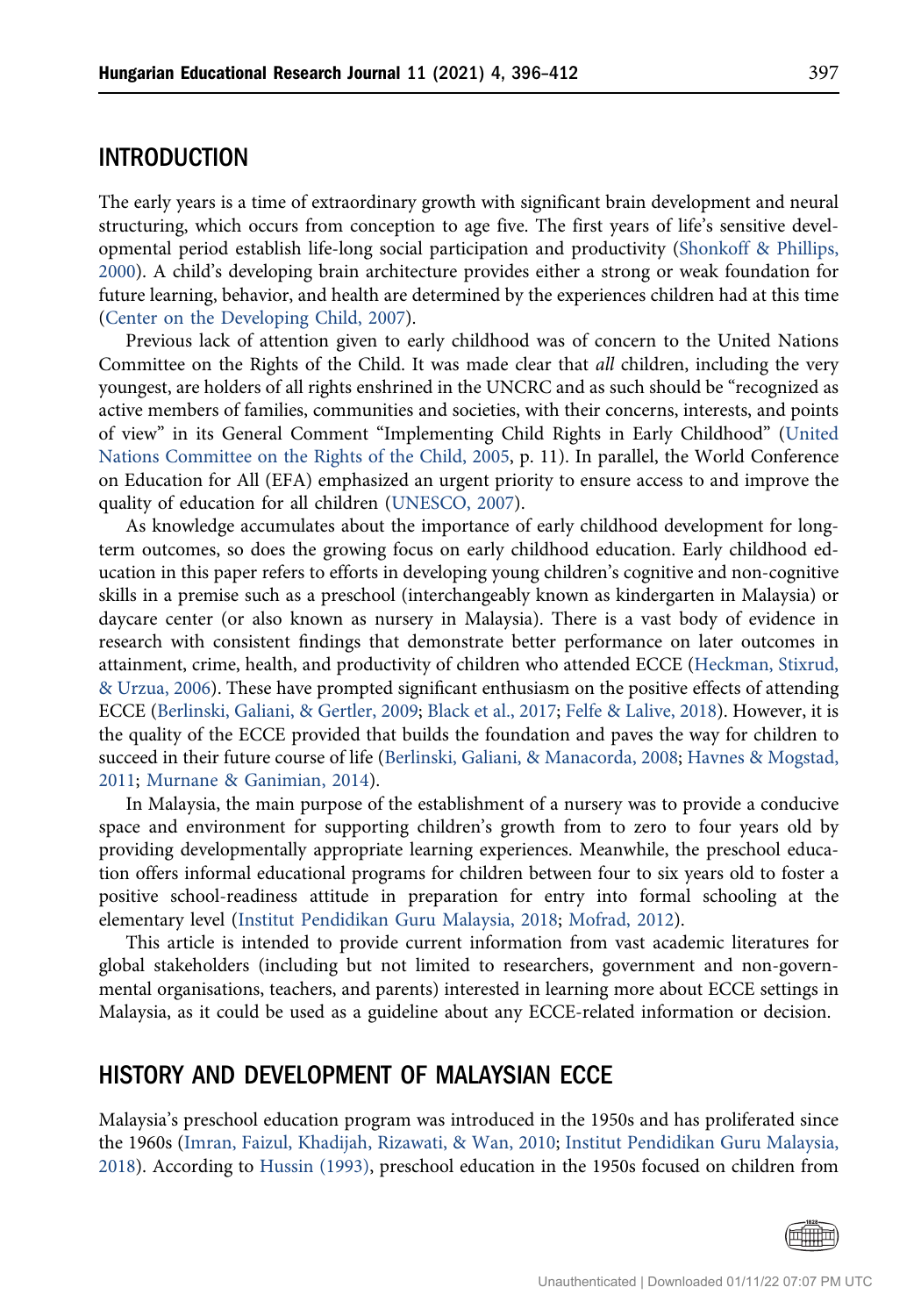the upper income classes due to the high service fees charged. Concurrently, there were preschools sponsored and managed by Christian organizations that operate churches [\(Chiam,](#page-14-6) [2008\)](#page-14-6). However, this has led to ECCE opportunities being limited to only the rural areas in Malaysia.

The first public preschool in Malaysia was established in the early 1970s by the Department of Community Development (KEMAS) under the Ministry of Rural Development's responsibilities. Subsequently, in the late 1970s, preschools in the urban areas where there are 'Rukun Tetangga' (a friendly neighborhood scheme) was set up by the Department of National Unity and Integration. These preschools are commonly known as TABIKA PERPADUAN. The main characteristic of TABIKA PERPADUAN is the encouragement of enrollment of children from various races in Malaysia. Consequently, in 2013, a total of 8307 preschools by KEMAS (commonly known as the TABIKA KEMAS), and 1496 TABIKA PERPADUAN were established [\(Mamat, 2019;](#page-15-4) [Mustafa & Azman, 2013](#page-15-5)).

In line with the Malaysian government's desire to provide educational opportunities for all, the private sector also participated in the effort. The 1980s saw a change in the ECCE environment whereby the private sector also offered preschool educational opportunities as an alternative to parents who were ineligible from enrolling their children in government preschools. In addition, these private preschools operating throughout the country do not only provide educational opportunities to Malaysians but also international citizens. These private preschools are regarded as private educational institutions because they are non-governmental and are fully funded by the private sector ([Majzub & Rashid, 2012](#page-15-6); [Qin & Nor, 2018](#page-16-3)).

According to [Majzub \(2003\),](#page-15-7) a study conducted by the Ministry of Education of Malaysia estimated that 490,700 children under five years of age should receive preschool education in 1991. However, only about 47% of the total number of these children had access to preschool education while about 53% did not have the opportunity to attend preschool classes. As a result, in early January 1992, MOE developed preschools in the form of a pilot project called an 'annex' to an existing primary school known as 'prasekolah.' Thereupon, in 1996, the preschool education was incorporated into the national education system. The accomplishments so far indicated that the Malaysian government recognizes preschool education as the basis for primary school education. The MOE preschool project was later extended to the entire nation in 2003. Among the agencies involved in the implementation of this preschool education program are the Department of Community Development (KEMAS), Department of National Unity and National Integration (PERPADUAN), Islamic Religious Affairs Department, Federal Land Development Authority (FELDA), Rubber Industry Smallholders Development Authority (RISDA), Federal Land Consolidation and Recovery Board (FELCRA), Sabah Foundation and Ministry of Education Malaysia (MOE) ([Hussin, 1993](#page-14-5)). In addition, other providers of preschool education in Malaysia include the State Religious Department (Jabatan Agama Islam Negeri JAIN), and Muslim Youth Movement of Malaysia (Angkatan Belia Islam Malaysia ABIM) [\(Mustafa & Azman, 2013\)](#page-15-5).

While preschools started earlier in the 1950s, child care services were available only in the late 1970s when more than 31% of women joined the workforce and extended families were not able to assist with the caring of children [\(Chiam, 2008\)](#page-14-6). For professional parents in the urban areas at that time, British-trained primary school teachers and nurses were mainly responsible for setting up institutional childcare centers, also known as nurseries. In addition, home-based operators also offered childcare services in their homes to accommodate young children's needs.

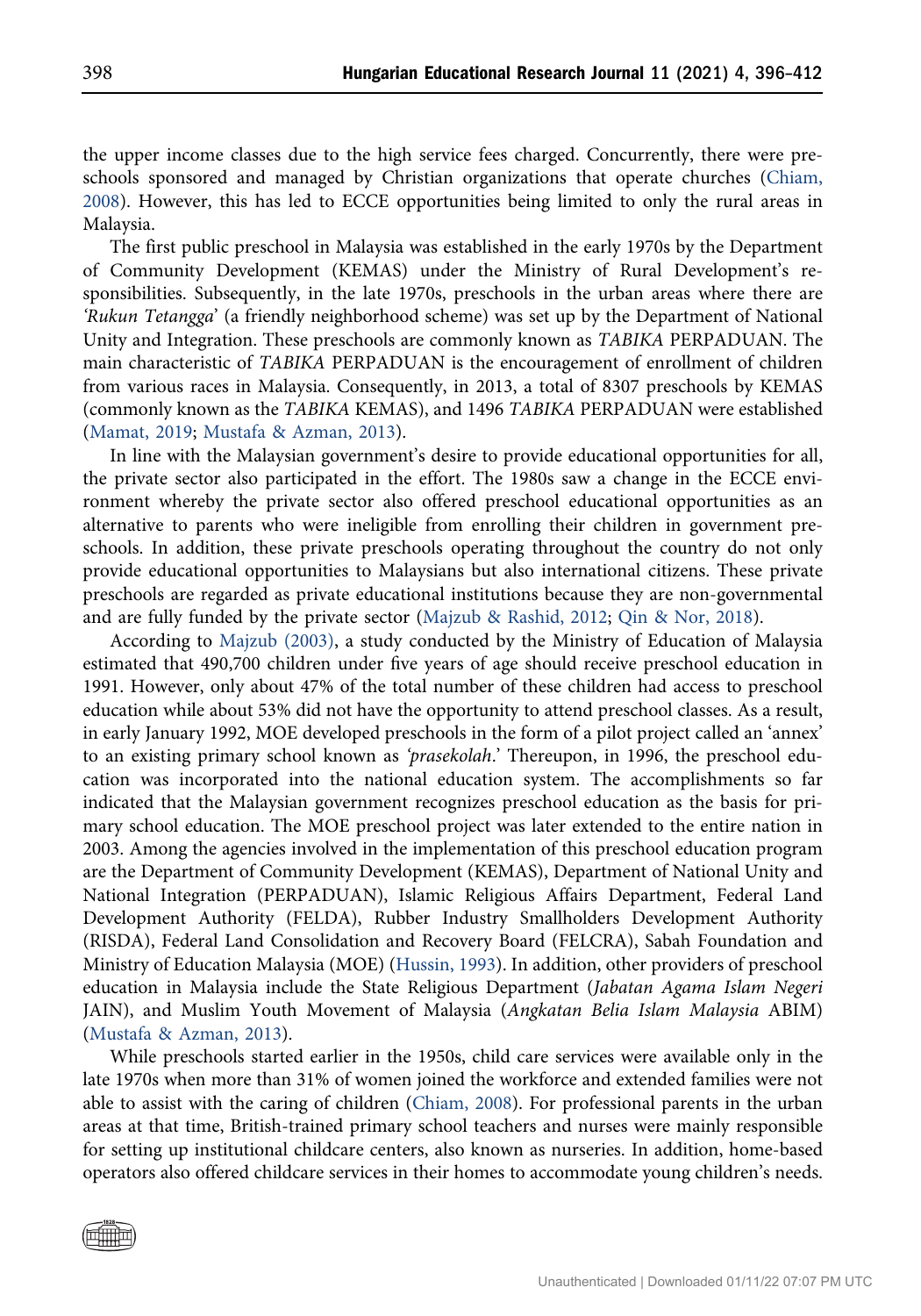A third type of childcare service are the ones provided by the estate management in plantation areas as stipulated by the Workers' Minimum Standards of Housing and Amenities Act 1990 (Act 446).

Realizing the need for setting minimum standards and regulations for childcare services and in the wake of the report on a survey on childcare by the Social Welfare Services Department in 1983, the government passed the Child Care Centre Act (Act 308) in 1984. This Act requires all institution-based childcare centers to be registered, except for home-based childcare centers with less than four children. However, these centers with more than four and a maximum of nine children would have to be registered. However, this Act did not cover estate childcare centers under the Ministry of Human Resource. Apart from this the Director-General of the Social Welfare Department was empowered by the Act to ensure the children and personnel's health and well-being. At the same time, the Minister was given the authority to generate regulations pertaining to, for instance, registration, qualification, issuing certificates of child-minders, and health and nutrition care of the children in the center [\(The Commissioner of Law Revision](#page-16-4) [Malaysia, 1984\)](#page-16-4).

A current and latest initiative known as the National Children's PERMATA Center (Pusat Anak PERMATA Negara) was established as an ECCE provider under the Prime Minister's office. This PERMATA Program is an ECCE program unique for children aged four and below. Themed 'Every Child a Jewel' ('Setiap Anak Permata'), the PERMATA Negara pilot project was launched in 2006. In this program, the childcare center utilizes the PERMATA modules in their care and learning process ([Ayob, 2011](#page-13-2)). The program underwent a two-year pilot test, from 2006 to 2007, involving five National PERMATA Centers in four states namely, Selangor, Putrajaya, Pahang, and Penang. In 2008, the program was expanded nationwide. At the end of 2009, the centers, departments and ministries or agencies involved in the program were the National PERMATA Children Center (Prime Minister's Department), TASKA PERMATA KEMAS (Department of Community Development, Ministry of Rural and Regional Development), TASKA PERMATA PERPADUAN (Department of National Unity and Integration - JPNIN), Community and Workplace Childcare Centers (Ministry of Women, Family and Community Development) and the PERMATA Family Childcare Centers (Terengganu Family Development Foundation) [\(Ayob, 2011](#page-13-2); [Kosnin et al., 2018](#page-15-8)). Presently, there are 90 National PERMATA Centers throughout Malaysia.

# TYPES OF ECCE INSTITUTIONS IN MALAYSIA

Basically, the Ministry of Women, Family and Community Development (MWFCD) is responsible for the approval and establishment of childcare centers in the country, while the Department of Social Welfare (or Jabatan Kebajikan Masyarakat - JKM) serves as the primary regulator and coordinator of ECCE programs. JKM is responsible for the registration, inspection, and enforcement of childcare centers, and matters related to it to ensure the well-being, safety, and overall development of children are prioritized ([Imran et al., 2010\)](#page-15-3). The kindergarten or preschool for five to six year old children is regulated by the Ministry of Education (MOE). Hence the ECCE programs in Malaysia are mainly defined by these two institutions.

1. Childcare centers (also known as nurseries or TASKA)

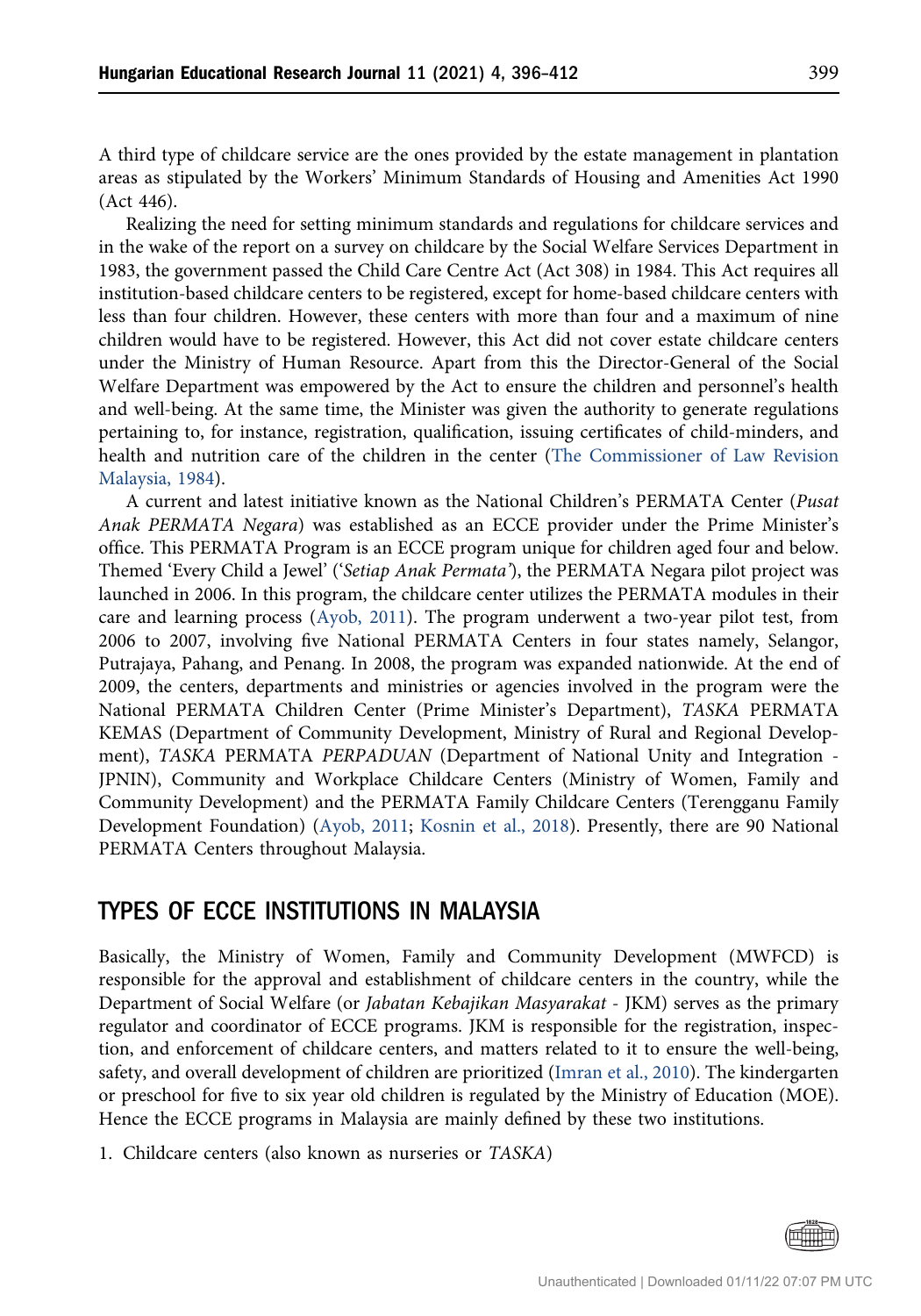In Malaysia, a registered childcare center is identified as any premise that offers care on a fee basis for four or more children under the age of four years from more than one household. Accordingly, childcare centers in Malaysia are classified by JKM into four types:

i. Community childcare centers

These childcare centers are established based on initiatives by the community to provide quality, more accessible, and affordable services to low-income families in urban and rural areas. The center takes in ten or more children and receives assistance from the Federal or State Government.

ii. Workplace childcare centers

This type of childcare is founded on the employers' initiative for their employees' welfare and provides care for ten or more children. The government provides incentives for the renovation and furnishing of these centers which are set up within government offices. With the private sector, as a stimulus to provide childcare facilities at the workplace for their employees, a 10% tax reduction for ten years of operation was offered.

iii. Institution-based childcare centers

This category of childcare is initiated by both the private sector and Non-Governmental Organizations (NGOs) in providing care for ten or more children.

iv. Home-based childcare centers

This group of registered childcare centers operate in an owner's residence and are allowed to care for four to nine children. However, home-based centers with less than four children are not required to register with JKM.

2. Preschools (also known as kindergartens or TADIKA)

The KEMAS department under the Ministry of Rural and Regional Development, JPNIN department, and MOE are among the primary providers of public kindergartens for children aged between four to six years old in Malaysia. Additionally, a considerable number of preschools are being operated by the State Religious Departments, NGOs, and the private sector [\(Qin & Nor, 2018\)](#page-16-3). The registration and curriculum of such centers are bounded by the Education Act of 1996. It is worth noting that the government fully funds the public preschools managed by the relevant ministries. Preschools in Malaysia commonly fall under the following categories of operators:

#### i. MOE Preschools

These preschools are set up by the MOE to increase accessibility to preschool education for low-income families in suburban, rural, and remote areas. The preschools employ teachers who are trained and qualified in the field of preschool education.

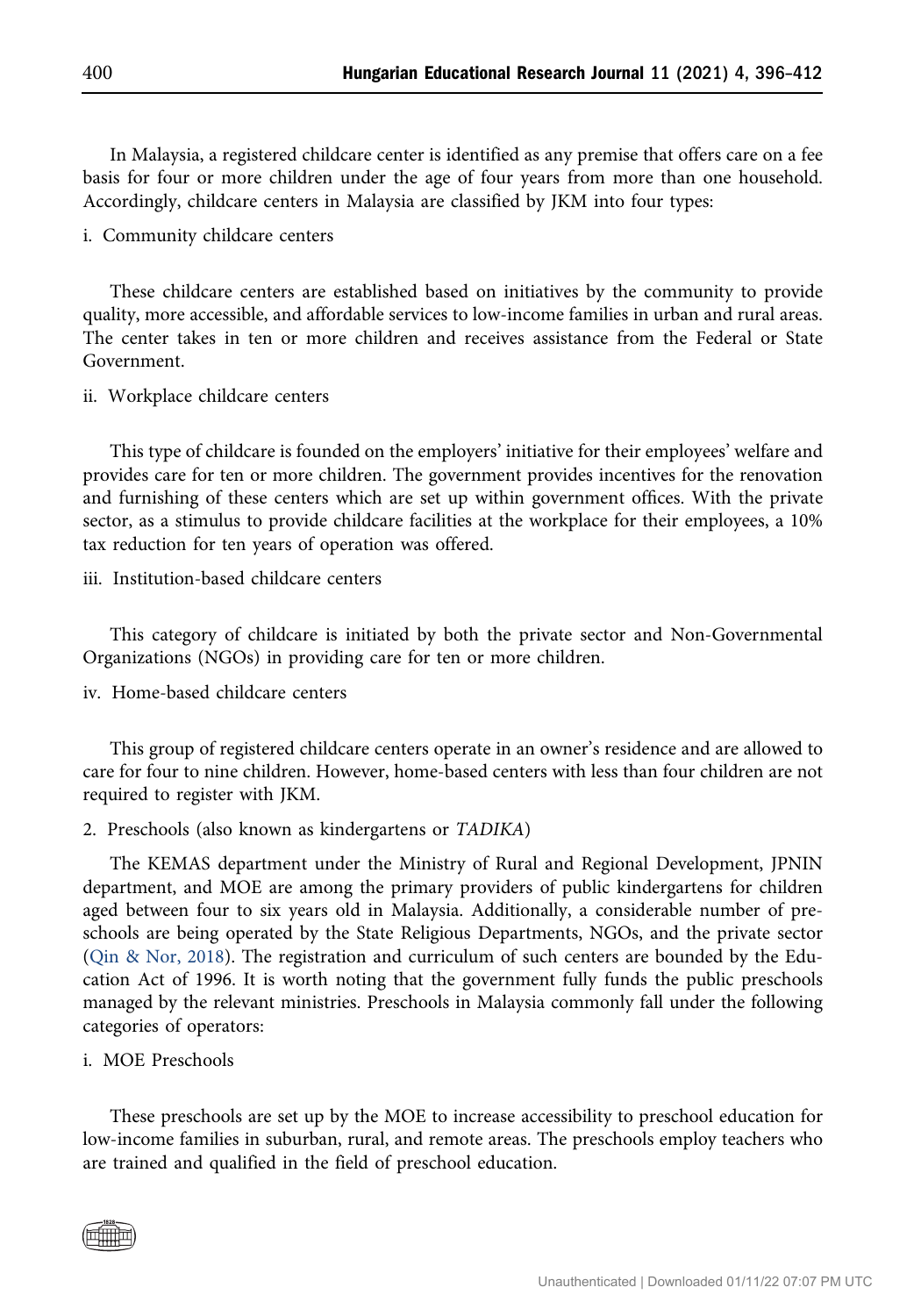#### ii. KEMAS Preschools

The preschools founded by KEMAS under the Ministry of Rural and Regional Development, mainly serves children from families with low income.

#### iii. PERPADUAN Preschools

JPNIN's established preschools specifically in areas with a 'Skim Rukun Tetangga' (a 'friendly neighborhood scheme').

### iv. Preschools Operated by Private Sectors and NGOs

This category of private preschools complements the government's efforts to deliver quality education to children aged four to six. Furthermore, it is compulsory for these preschools to adopt the National Preschool Curriculum as stipulated by the 1996 National Education Act. However, some of these preschools also offer "imported models" and commercialized child learning programs that are expensive and accommodates for working parents' convenience [\(Majzub & Rashid, 2012](#page-15-6); [Qin & Nor, 2018](#page-16-3)).

The various types of ECCE centers discussed are among various initiatives to provide ECCE programs, especially by the government, in making preschools more accessible to children from low-income backgrounds and those living in rural areas. Such services provide a solid foundation for the healthy growth and development of children besides strengthening their transition into primary school education. The government also allocated substantial funding for ECCE every year ([Kementerian Pendidikan Malaysia, 2013](#page-15-9)).

# ECCE CURRICULUM

An ECCE program ought to suit a child's developmental level to stimulate thinking, develop positive attitudes and behaviors, and enhance fitness and health towards optimal potency ([Pope,](#page-15-10) [2017](#page-15-10)). Therefore, the ECCE curriculum in use, need to focus on developing children in a holistic, balanced, and integrated manner. Flexible learning approaches, a comfortable, safe, and cheerful learning environment, encouraging curiosity, and a sense of exploration offer new experiences to achieve the desired outcomes for children.

In Malaysia, there are two national level early childhood curriculum that are specifically developed for the two types of ECCE institutions, as previously described, namely nursery (TASKA) and kindergarten (TADIKA or TABIKA) for children ages zero to six years old. The two national curriculums are:

- i. PERMATA National Curriculum for children aged 0–4 years old
- ii. National Preschool Standard Curriculum (NPSC) for children aged  $4+$  to  $5+$  years.

Although these are stipulated as the national curriculum, the implementation is often flexible. For instance, in the adoption of these curriculum by KEMAS, JAIN, PERPADUAN, and the private sector, it is reflected in the variety of approaches used, lesson planning practices and

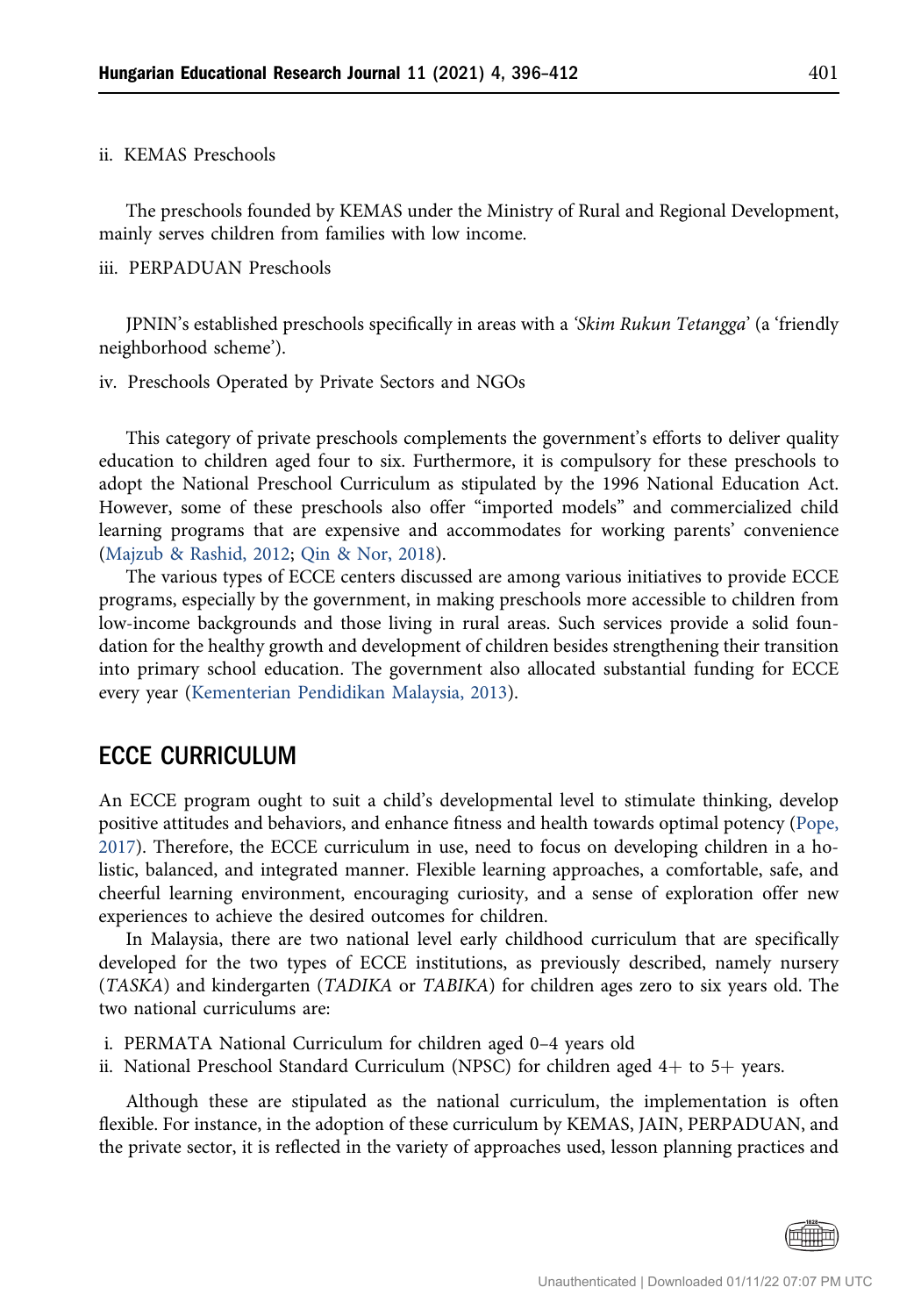types of interaction that occur during activities ([Imran et al., 2010](#page-15-3)). Sections (I) and (II) below describe the main components of the curriculum.

### I. PERMATA National Curriculum

The PERMATA National Curriculum aspires to provide ECCE experiences for the holistic development of children ages 0–4 years old, by taking into account children's diverse potentials based on the principles of learning through play [\(Bahagian PERMATA, 2013](#page-13-3)). This curriculum is also in accordance with Malaysia's National Philosophy of Education emphasizing five key aspects to ensure an encompassing program for young children involving:

- Active interaction and communication
- Stimulation of mind and literacy
- Empowering children
- Independent learning
- Monitoring children's abilities and potentials
- Learning through play

The contents of the curriculum were formulated to address six key areas of learning and development which include:

- Development of Early Mathematics and Logic Thinking
- Development of Senses and Understanding of the Environment
- Development of Language, Communication and Early Literacy
- Development of Creativity and Aesthetics
- Physical Development
- Personality, Socio-Emotional and Spiritual Development

With the purpose of assuring the quality in the implementation of the PERMATA National Curriculum, only educators who are trained and qualified in ECCE are appointed. These educators need explicit knowledge, training, and understanding in ECCE to translate the curriculum and use appropriate resources and infrastructure facilities that are able to fulfil children's developmental needs to generate meaningful learning [\(Kosnin et al., 2018](#page-15-8)).

II. National Preschool Standard Curriculum (NPSC)

The NPSC was formulated to standardize the curriculum, facilities, and training of teachers in the public sector and private preschool centers to address the requirements of the Education Act 1996 [\(Bahagian Pembangunan Kurikulum, 2017](#page-13-4); [Hussin, 1993\)](#page-14-5). The curriculum was piloted in 100 schools across the country in 2002 to ascertain the adequacy of the curriculum. Consequently, in 2003, the NPSC was rolled-out throughout Malaysia. Since the first enforcement of the curriculum in 2010, it was revised in 2016 in tandem with the Malaysia Education Blueprint 2013–2025 and current educational needs [\(Kementerian Pendidikan Malaysia, 2013\)](#page-15-9). In terms of content, the NPSC is built on six pillars, namely:

- Communication
- Science and Technology
- Spiritual, Attitude, and Values
- Humanity

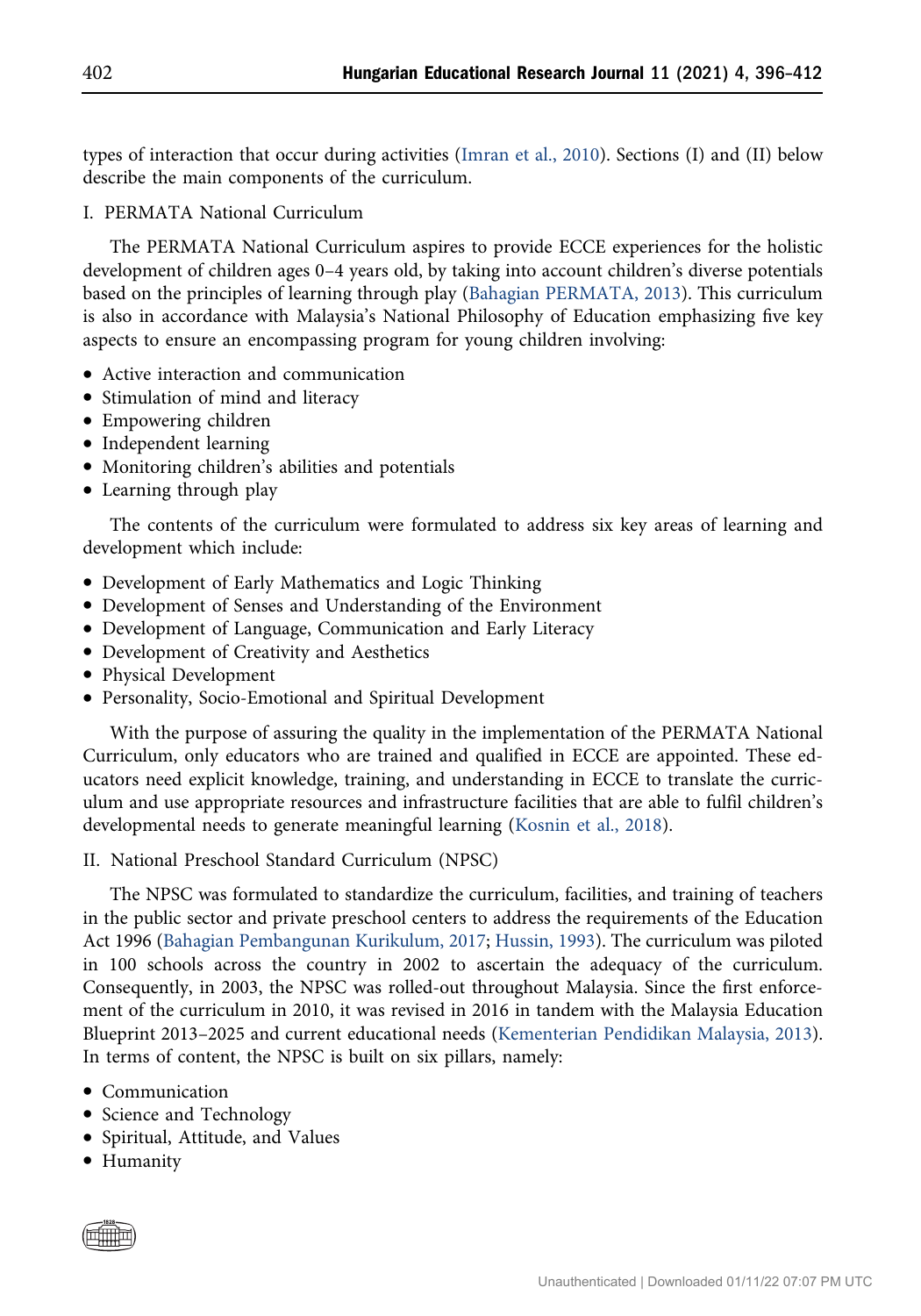- Self-Appearance
- Physical and Aesthetic Development

These six pillars are the domains that support each other and are integrated with critical, creative, and innovative thinking. The objective is to produce human capital that embraces good moral values, are knowledgeable, practice critical thinking, and proffer creative and innovative ideas ([Kasim, 2014;](#page-15-11) [Rahman & Noor, 2018](#page-16-5)).

Through the Education Act 1996 (2006), preschool education was included in the national education system. It also establishes that all preschools, regardless of their types, private or government-owned, must adhere to the national statutory preschool curriculum, i.e., the NPSC. The aim is to nurture children's potential in a comprehensive manner across all areas, including physical, spiritual, social, and intellectual development, in a safe and conducive learning environment through fun, creative, and meaningful activities. This is in line with the National Education Philosophy, which aims to produce holistic individuals to advance society and the country ([Kementerian Pendidikan Malaysia, 2013](#page-15-9)).

Nevertheless, not all private preschools in Malaysia have fully adopted the NPSC. These preschools are usually franchisees of local and international programs brought into Malaysia. Examples are the Montessori, British, Australian, or Canadian and locally developed religionbased programs. Besides, the international preschools often encourage children to pursue primary education in same institution.

From the overall number of preschools providing services to children aged five to six years in Malaysia, 40% are privately owned and operated ([Foong, Veloo, Dhamotharan, & Loh, 2018](#page-14-7) ). The reasons are that the private preschools in Malaysia are generally better equipped, offer a different and exciting curriculum, have more staff, and accommodate more children than the public preschool. This shows that preschools' curriculum and program are essential aspects of parents' consideration for their children's choice of a preschool [\(Qin & Nor, 2018\)](#page-16-3).

# CURRENT CHALLENGES IN ECCE

Many of the challenges faced in the ECCE field in Malaysia would bore some resemblance to the ECCE community's problems worldwide. These challenges usually revolve around the curriculum and standards, professionalism, policies, funding, infrastructure, and stakeholders' involvement. Therefore, the following challenges of ECCE in Malaysia were identified and discussed according to the emerging themes below:

### Curriculum related issues

Ideally, all early childhood programs should adopt a research-based curriculum that is developmentally, culturally, socially, emotionally, and linguistically appropriate for all children. However, in the age of technological advancement and globalization, there are a plethora of demands from stakeholders and aspects to be considered in an ECCE curriculum development. Hence, the curriculum is continuously enhanced to support children's development in becoming a contributing future citizen. There is also, a concern in curriculum implementation to capacitate children's total and holistic development including sports, science, technology, arts, while at the same time encouraging good personality development. While parents and educators argued

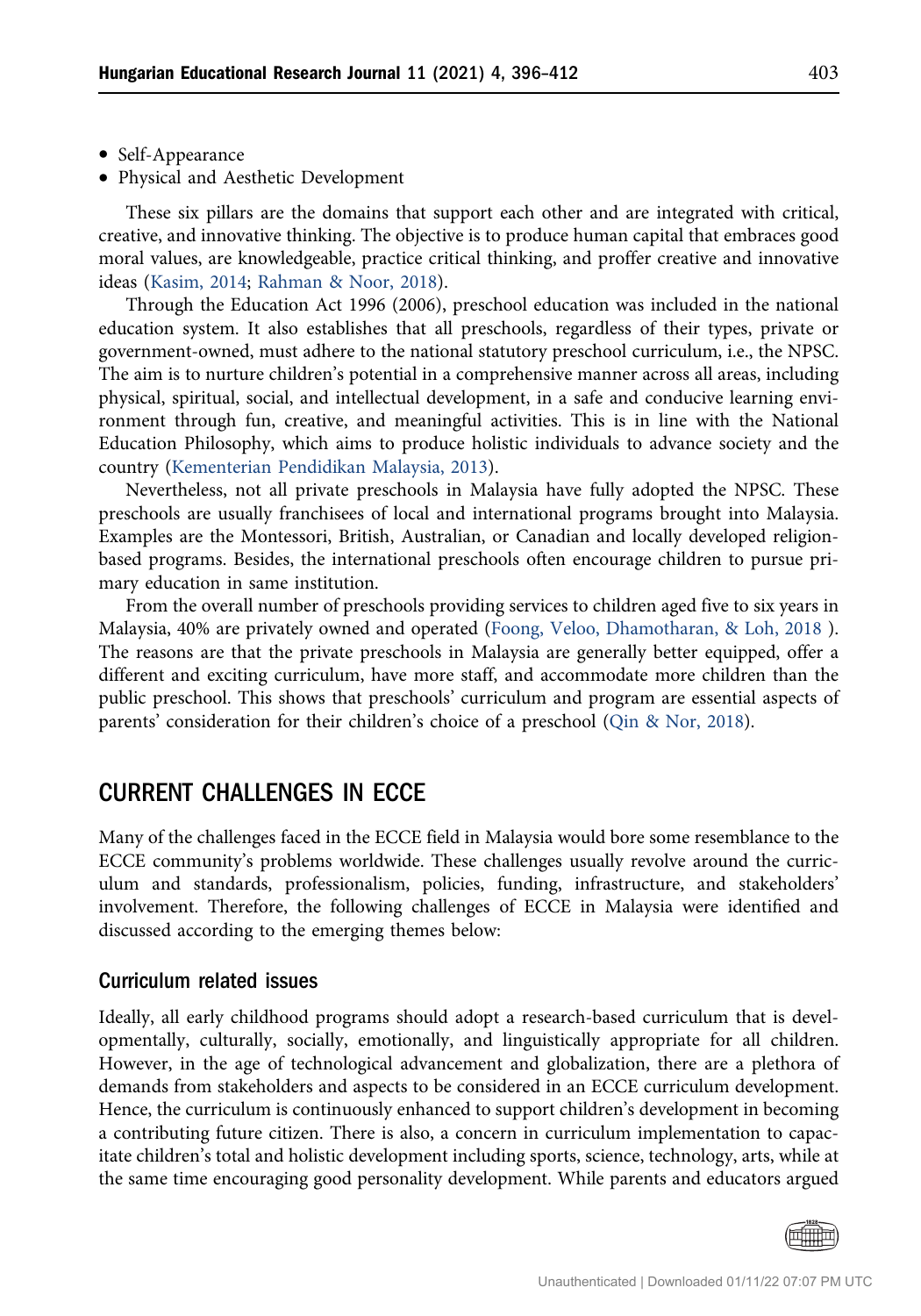that preschool education should not focus too much on academic learning, they are however still overly concerned about making sure that their children can read, write and compute before entering primary schooling ([Majzub, 2013;](#page-15-12) [Puteh & Ali, 2013\)](#page-16-6). Parents are also increasingly concerned about their children's need to be multilingual to be viewed as a future global player [\(Ismail, Anis, Subramaniam, Amiruddin, & Ismail, 2018](#page-15-13); [Majzub & Rashid, 2012](#page-15-6)).

Another disquieting aspect is the curriculum's continuity and children's transition between nursery into preschool and henceforth into primary schooling. Currently, there seems to be a problem of integrating and interfacing between the early childhood and the primary schooling curriculum ([Kasim, 2014;](#page-15-11) [Poh & Chu, 1984\)](#page-15-14).

Teachers' understanding of the curriculum affects the success of children's learning. Therefore, teachers' knowledge of the curriculum is considered crucial because it indicates the specific contexts of learning and other aspects of curriculum implementation. However, Malaysian preschool teachers faced several difficulties ([Chee, Mariani, MR, Kadir, & Salim,](#page-14-8) [2015;](#page-14-8) [Masnan, Sharif, & Josin, 2018](#page-15-15)). Among the main problems identified include the lack of understanding of the curriculum requirements and needs, concept and principles of ECCE, lack of passion, genuine inner drive to acquire knowledge and to implement it in the provision of children's learning [\(Rahman & Noor, 2018](#page-16-5)).

#### Workforce and teacher training

A fundamental issue is related to the lack of training that leads to inadequate knowledge about implementing the curriculum in childcare and preschool centers. This certainly impacts the children's learning experiences throughout the early years and preparation for school-readiness in later years [\(Che Mustafa et al., 2019](#page-14-9); Hanafi[, 2015\)](#page-14-10). Besides, there are features or requirements included in the curriculum, such as integrating thematic thinking and learning skills, were not effectively implemented. Some teachers also did not practice appropriate strategies such as playbased learning and integrated approaches ([Chee et al., 2015](#page-14-8)).

Contrary to the philosophies of play based learning in ECCE, several studies pointed out that teachers are still using traditional teacher-centered approaches. These teachers believe that it is the most appropriate method to reinforce pupils' understanding of memory and skills, especially literacy and numeracy skills. They often use coercive techniques, drills, and memorization for skills and knowledge acquisition. Furthermore, the teachers believe that this approach meets the demands of schools and parents requiring children to master reading, writing, and arithmetic upon entering formal education [\(Chee et al., 2015;](#page-14-8) [Qin &](#page-16-3) [Nor, 2018\)](#page-16-3).

Other than teachers' knowledge, the ratio of teacher to children is also a concern in ECCE, wherein private preschools maintain a ratio of normally 1:14 while the ratio in public preschools can be 1:22. On the other hand, the average number of children in a public preschool is 28 while it is possible to take in 61 children in the private sector depending on the size of the premise and facilities available ([Kementerian Pendidikan Malaysia, 2013](#page-15-9)). These are the government's guidelines related to teacher-child ratio and number of children enrolled in the public and private preschools. However, there are instances whereby the actual distribution of teachers on the ground is different whenever there is shortage and hence becomes an issue mainly in the private childcare centers and preschools. Until today, the shortage of teachers is still one of the main hurdles in Malaysian ECCE ([Mohidin, Ismail, & Ramli, 2015\)](#page-15-16).

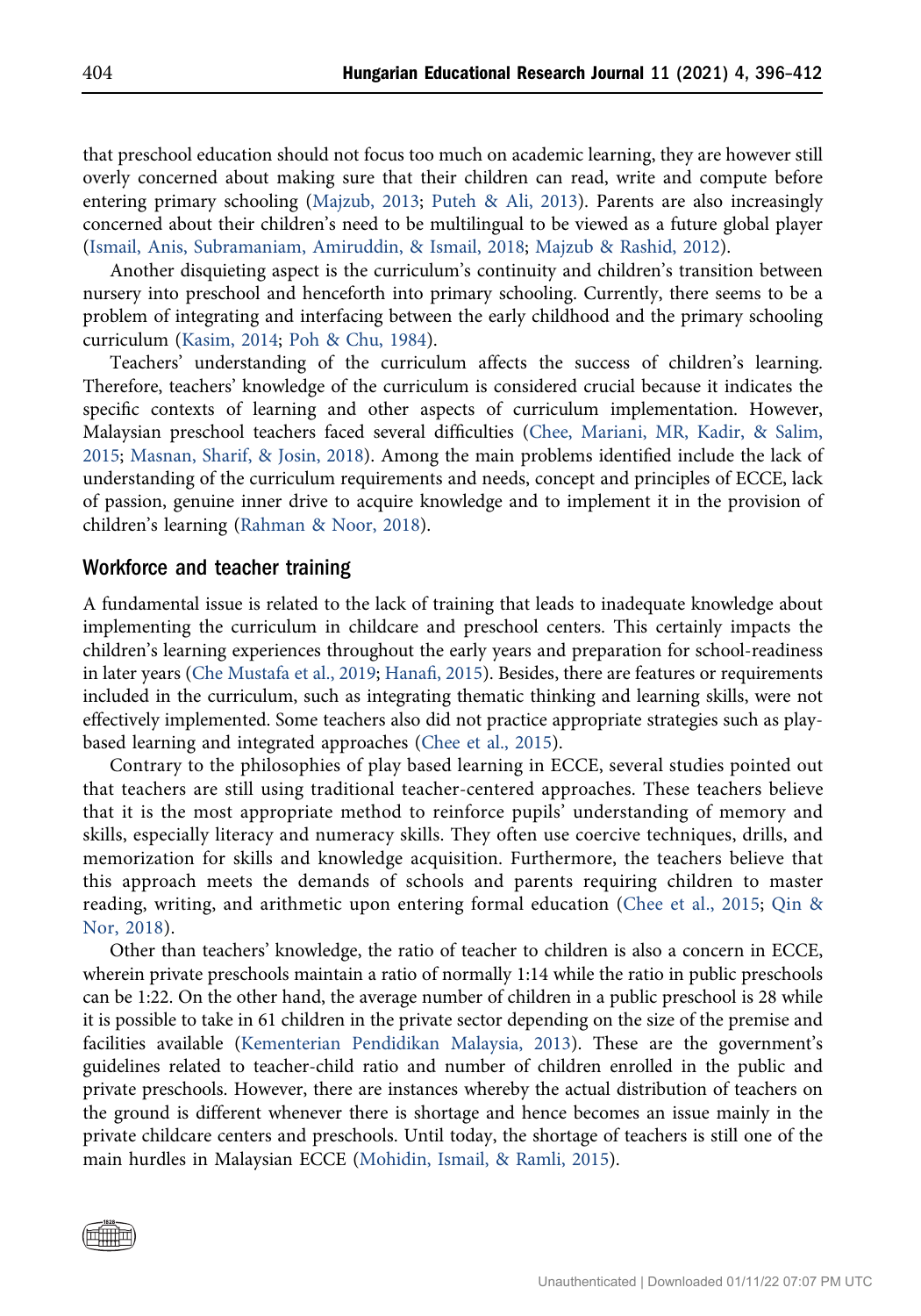Besides the lack of academic qualification, continuous training in the form of professional development programs for teachers posed another obstacle in changing current practices. These teachers only knew and implement a prescriptive approach, using workbooks, activity sheets, and frequent testing, with lack of opportunities for play-based activities. Another essential aspect in ECCE is to discern and employ appropriate assessment instruments in providing teachers and parents important milestones to meet the needs and support children' s growth and development. Hence, by laying out the fundamentals of curriculum and assessment for the teachers to start with, they need to be encouraged and supported to change their existing practice towards more developmentally and culturally appropriate approaches (F. [Yunus, 2017](#page-16-7))

The most difficult part of the change process is to transform the social environment by reducing the amount of direct instruction among teachers. This situation was rooted in the social-cultural context where the teachers grew up or lived. Culturally speaking, the Malay ethnics tend to obey adults most of the time, and it is considered rude when young people decline. Moreover, it is believed to be a sinful act for Malay-Muslims to disobey adults. Nonetheless, some Muslim scholars believe that children should be treated otherwise they must be loved with tenderness. As a result of the circumstances mentioned, teachers tend to be autocratic when they are at preschool simply because they choose to believe the former teachings (F. [Yunus, 2017](#page-16-7)).

The journey to change practices can be an emotional experience with peaks and troughs for the individuals involved. Changing the mindset of practitioners take more than just a series of lecture-based training. In ensuring change, teachers must be given constant guidance and reminders, while trainers needed to be around to address questions and lend their support. The lack of knowledge and skills mentioned earlier are challenges that can potentially be overcome through continuous professional development. The problem is also contributed by lack of funding, resulting from low-fees charged by childcare centers – caused by the perceptions of many individuals who think that education for young children is trivial.

#### Physical environment and accessibility

Health is not merely the absence of disease or ailment but a state of complete physical, mental, and social well-being. Healthy children will become healthy adults, and as such, it is vital to identify factors that influence health from the beginning of life, i.e., during the prenatal period and throughout the early years. A child's health outcomes are determined by the interaction of many determinants, including biological, prenatal, perinatal, and postnatal events, behavioral influences such as emotions, beliefs, attitudes, and cognitive abilities. Besides, the physical and social environment can also have profound effects on a child's physical and mental health outcomes. This includes factors such as interaction with family members and peer relationship health, the environment the child lives in, education level, and socio-economic status of his/her family, and cultural practices of the family and community.

In addition, the environmental factors associated with the nutritional status of children include completion of immunization programs, and health-seeking behavior which in turn influences the health and well-being of the child. Studies for instance, showed that adverse social exposures in childhood might lead to chronic disorders later in life [\(Crandall et al., 2019;](#page-14-11) [Felitti](#page-14-12) [et al., 2019;](#page-14-12) [Flaherty et al., 2013\)](#page-14-13). The various contributing factors discussed so far can also influence and impact Malaysian children's health and well-being. This is due to the fact that

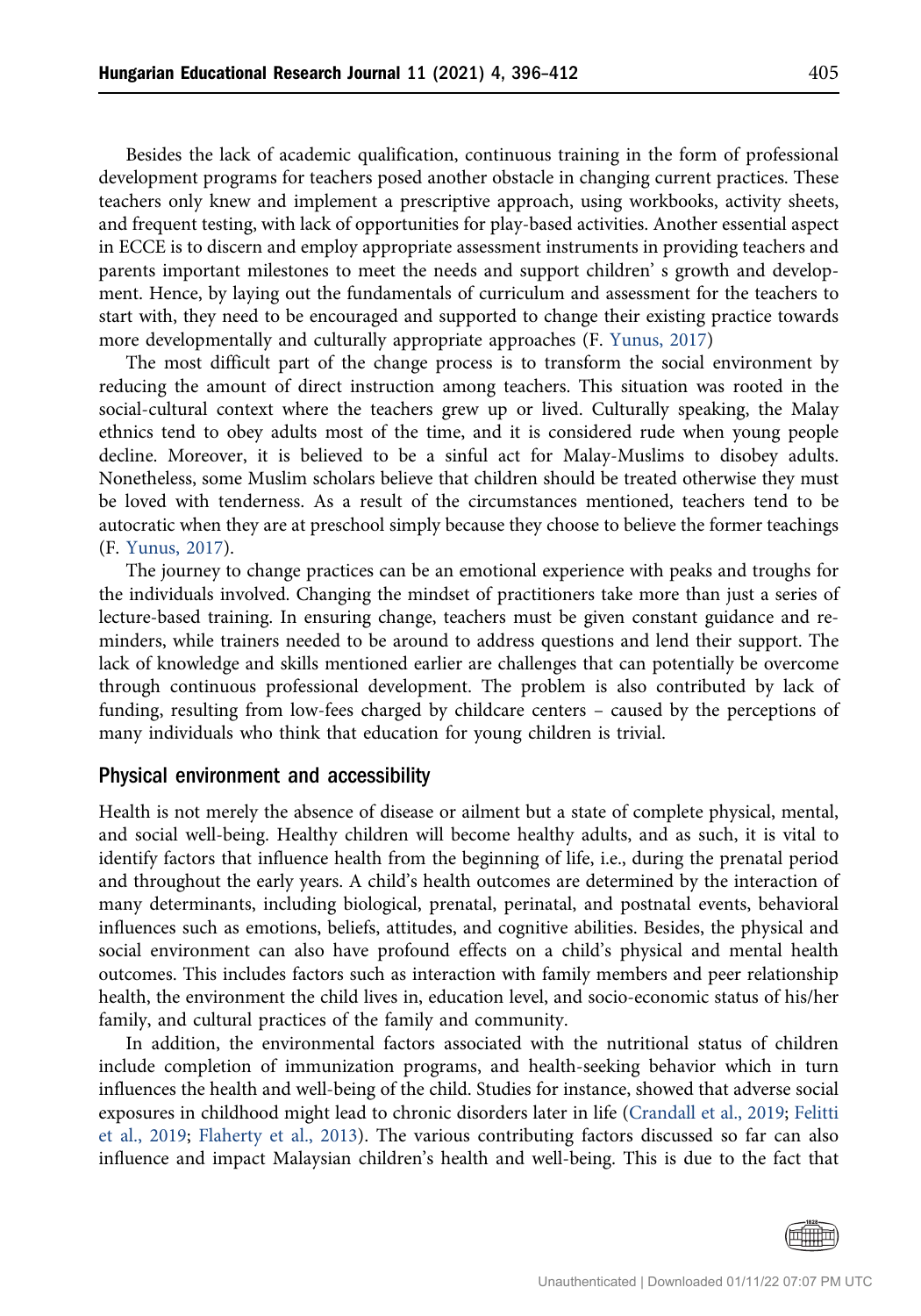although Malaysia is considered as an upper-middle-income country with diverse ethnics and multicultural, a significant percentage of the population are still in the lower income group known as the B40 which are prone to be deprived of the optimal condition needed for a child's development [\(Shahar, Lau, Puteh, Amara, & Razak, 2019\)](#page-16-8). Moreover, the research into the impact of biological, environment, and physical factors discussed above is still scanty both in terms of short term and longitudinal studies. Such studies are significant in collecting evidence for decision making and formulating policies processes related to Malaysian ECCE.

The psychological research in this field indicated that children's development and their behaviors are also affected by the physical design of the environment in childcare centers [\(Sahimi & Said, 2012](#page-16-9); [Shaari & Ahmad, 2016](#page-16-10)). Indisputably, local authorities throughout the country provide guidelines for designing childcare centers' physical environment, but are limited to general aspects and explanations [\(Nik Azhari, Qamaruzaman, Ibrahim Bajunid, & Hassan,](#page-15-17) [2015\)](#page-15-17). Besides, in order to provide and maintain these physical facilities and environment, it will require a considerable amount and extensive funding from providers. Hence, financial constraint is among the biggest challenges in Malaysian ECCE in public and private centers [\(Shaari & Ahmad, 2016](#page-16-10)).

### Parental and community involvement

Parents are regarded as both the first teacher and partners in educating their children despite the fact, that many are not equipped with parenting knowledge to nurture children. These days, parents are too occupied with their jobs and have little time to attend to their children's education ([Abd Raof et al., 2020\)](#page-13-5). It is notable that not all childcare centers are able to educate parents on the curriculum and programs. This was found to be limited to urban preschools which included parental education programs in their curriculum [\(Majzub, 2003\)](#page-15-7). Moreover, many parents still possess the notion that childcare is equivalent to custodial care. On the basis of these grounds therefore, there ought to be an awareness campaigns to advise parents, especially parents in the lower socio-economic group, of the grave consequences if their children's formative years are not given appropriate developmental experiences. Not only are parents the first and foremost caregiver and educator of children's formative years, they are also members of society who can compel the government in making quality childcare accessible to their children.

Lack of good parenting is often blamed for children's misbehavior. This is a recurrent theme, notably with children from disadvantaged families often exposed to multiple adversities (e.g., community violence, poverty). Often, these parents are employed in multiple jobs and do not have enough time to attend to their children's needs. As a result, many of these children are at risk in terms of social and behavioral delays, childhood anxiety, and mental development.

Collaboration and engagement between childcare centers and the local community can take on a variety of forms and interpretations. Depending on the child's developmental stage and the viewpoints taken on the problem from teachers, parents, and researchers, significant benefits for children, families, practitioners, center, and the community can be accomplished. Moreover, there is a rich amount of expertise and resources available yet untapped by childcare centers for the benefit of their children's learning. Among private ECCE centers, the involvement revolves around offering their centers for pre-service teachers to perform teaching practice or practicum. However, in terms of involvement with the local communities and childcare centers, the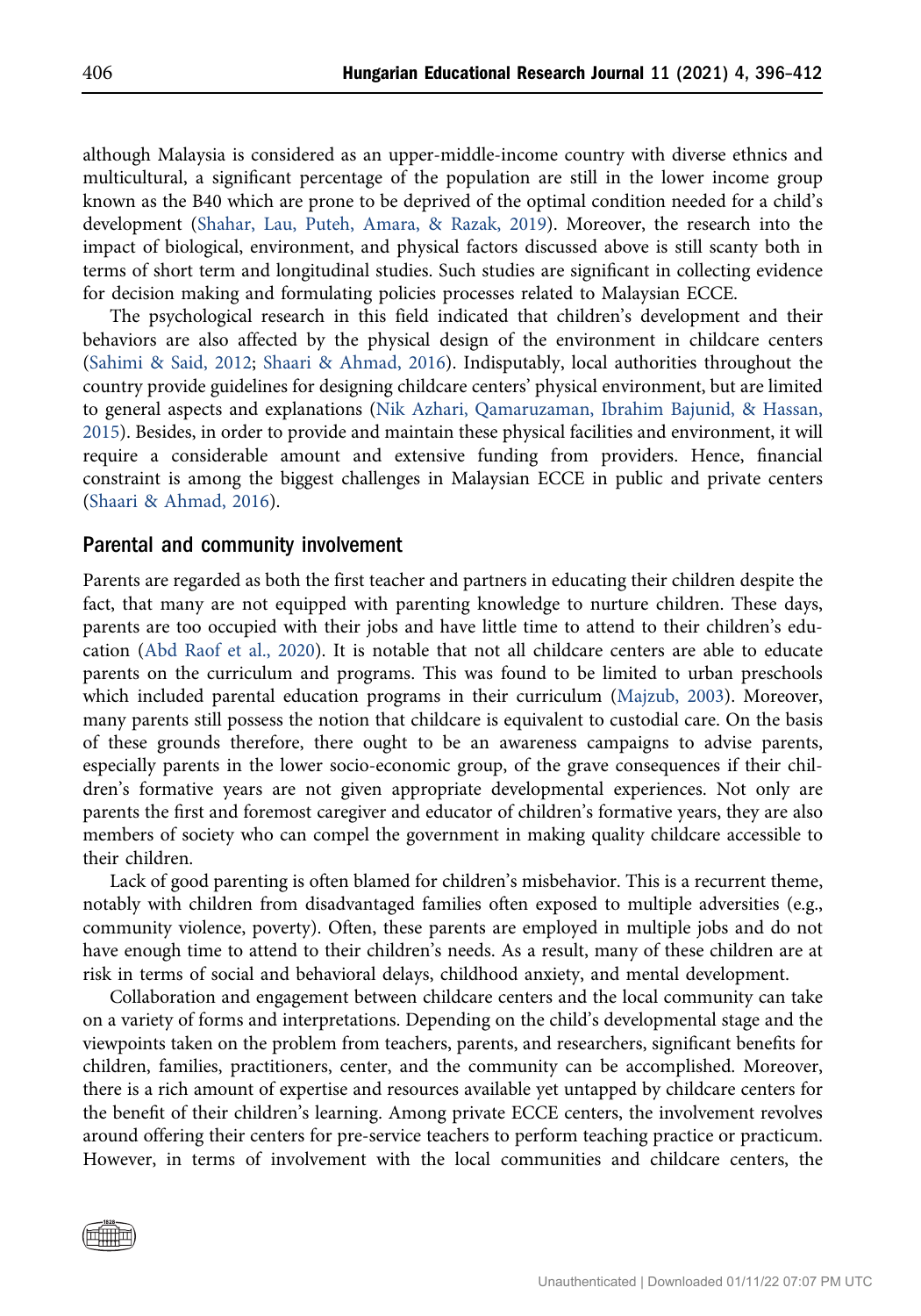activities are mostly confined to organized annual visits to the Fire and Rescue Department, local government clinics or dental clinics as part of children's learning activities. Generally, childcare centers indicate reluctance to involve the local community, with the exception, for compulsory monitoring activities conducted by the related government agencies as required by law. In short, childcare centers need to be creative and proactive in moving beyond current practices in utilizing the existing community resources and expertise ([Rahmatullah et al., 2020](#page-16-11)).

# IMPLICATIONS AND FUTURE DIRECTIONS

In recent years, attempts have been made to enhance the quality of ECCE considering that the younger generation will be the nation's future leaders. Efforts to develop policies, rules, and regulations for the early-years, had for some time started in many parts of the world. Similarly, Malaysia has also played its part in ensuring that every child has the same opportunity to grow up in a holistic manner [\(Boon, 2010;](#page-14-14) F. [Yunus, 2017\)](#page-16-7). In Malaysia, the current acts, policies, and guidelines are believed to cover all aspects of children's cognitive, social and emotional development including the psychological effect of the physical environment in childcare centers ([Nik](#page-15-17) [Azhari et al., 2015](#page-15-17)).

Numerous ECCE stakeholders, including the MOE, have always been ardent on charting the ECCE progress and are committed to more significant advancement for a comprehensive and integrated ECCE curriculum, and programs. Hence, with substantial commitment and collaboration from stakeholders, the future of the Malaysian ECCE can be further improved and strengthened.

The curriculum of the Malaysian ECCE embraces a huge emphasis on experiential learning and making a significant impact on children's development through genuine learning by doing [\(Ahmad, Baharom, Yahaya, Shamsiah, & Sani, 2018](#page-13-6); [Ismail et al., 2018;](#page-15-13) [Rahman & Noor, 2018](#page-16-5)). Apart from that, a substantial focus on appropriately supporting children through learning opportunities that will strengthen their self-confidence and self-esteem will be valuable to support them develop into happy, well-adjusted individuals ([Saniei Abadeh & Abedi, 2019;](#page-16-12) [Siew](#page-16-13) [& Nor, 2019](#page-16-13)). At the same time, children should be afforded sufficient attention and learning opportunities based on their unique abilities, allowed to grow according to individual pace, and increase their self-confidence ([Adnan et al., 2017\)](#page-13-7).

The Malaysian ECCE also endeavors to garner the benefits of creativity by integrating the learning activities with a comprehensive range of essential future skills such as problem solving, critical thinking, collaboration, leadership, and communication ([Husaini, Ikhsan, & Toran,](#page-14-15) [2019](#page-14-15); F. W. [Yunus, 2019](#page-16-14)). The childcare centers also implement innovative programs allowing opportunities for children to explore new areas such as drama, science, technology, music, performances and presentations, arts, and more ([Ahmad et al., 2018;](#page-13-6) [Hassan, Abdullah, Ismail,](#page-14-16) [Suhud, & Hamzah, 2019](#page-14-16)). The steps taken will nurture and cultivate mature children that are equipped with the abilities needed to excel academically and contribute to society.

The realization of the future directions for the Malaysian ECCE depend on an enduring partnership between stakeholders which include childcare centers, governments, educators, and parents. The collaboration of all the stakeholders, combined with initiatives provided by the government should improve and raise the quality of the Malaysian ECCE. With continuous support by the government for the Malaysian ECCE through acts, standards, and policies that

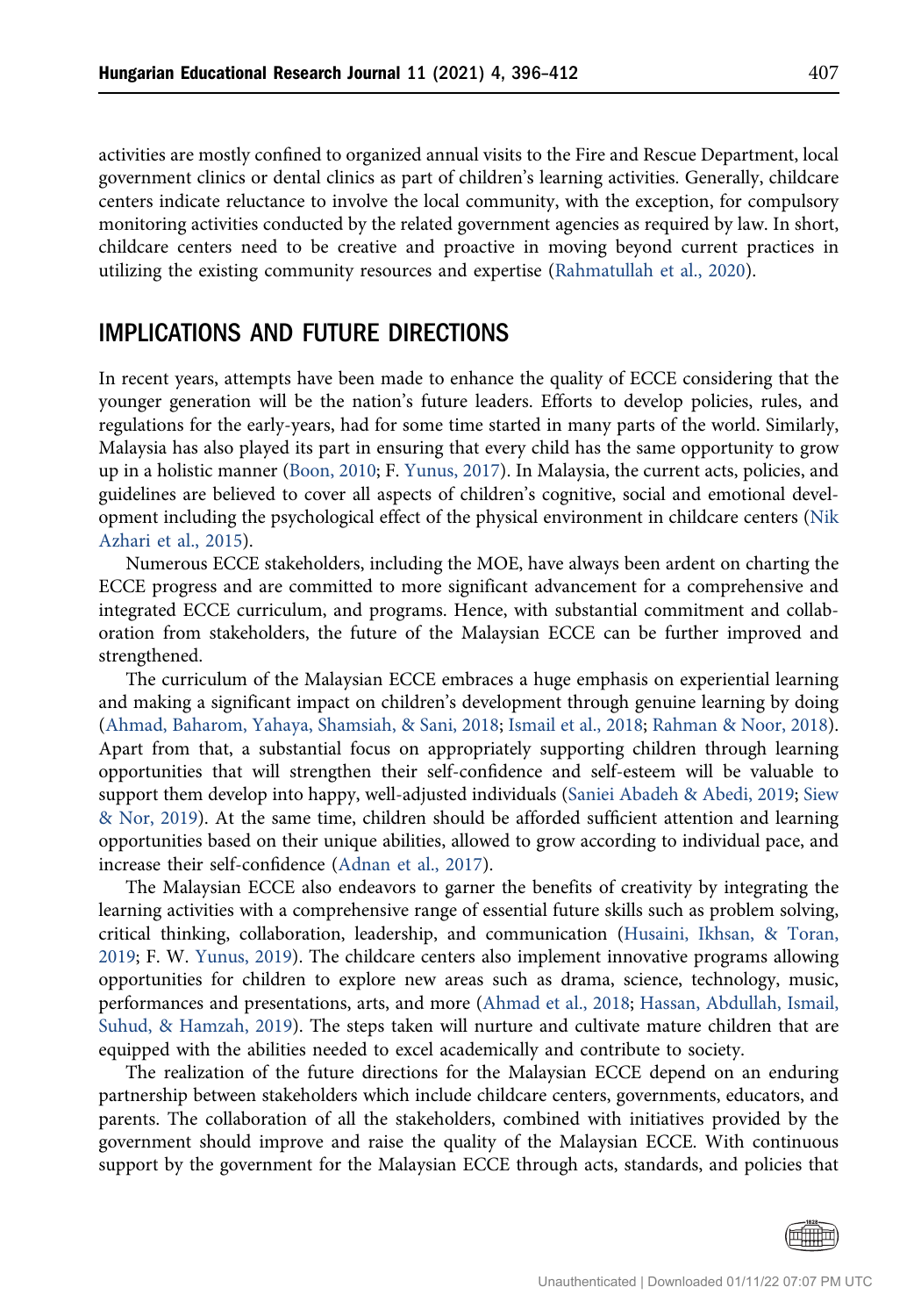were developed comprehensively and implemented so far, ECCE in Malaysia remains to be recognized as experiencing a promising growth [\(Kementerian Pendidikan Malaysia, 2013\)](#page-15-9).

The Malaysian government also plans to continuously improve the quality of education in the country. The government have progressively engaged multiple stakeholders in ongoing discussions and detailed planning to resolve ECCE related issues and challenges in collaboration with the public and private sectors. A particular recent initiative in improving the quality and standards of ECCE in Malaysia is envisaging that 100% of educators in early years have minimum qualifications, which will successively raise the standards of ECCE programs at nursery and preschool levels.

Indeed, while the aspirations of the Education Blueprint of Malaysia 2013–2025 can be saluted as the driving and motivating force, the transformation ideals cannot be achieved, or discrepancies narrowed without a proper plan of action in the ECCE scenario. The policymakers, practitioners, community, and ECCE experts at all levels should collaborate to address fundamental ECCE issues in Malaysia mentioned in this article.

Additionally, conversations on quality programs require consistent emphasize that include parental involvement and a robust, psychologically safe, and healthy environment. Although parental involvement is generally thought to be beneficial for children, it is unclear whether intensive parenting levels would improve outcomes for children. Hence, there is a need to assess parenting beliefs that ensure children's health, happiness, and success and to identify the impact of positive parenting practices that foment children's differential learning trajectories. Investigations undertaken on parenting also include the relationship between specific practices onto reported risks of developmental, behavioral, or social delays among children. Further to this, examples of parenting practices studied include cognitively stimulating activities, limit-setting, disciplinary practices, reading to children, engaging in storytelling or singing, eating meals together, parent warmth, or combining these parenting practices and their effect on children's outcomes.

### **CONCLUSION**

Researchers have long acknowledged that the early years of a child's life as imperative to their developmental years. Accordingly, ECCE is the predominant cornerstone of our entire educational system. Therefore, it is of utmost importance to provide and support the establishment of a quality ECCE program to ensure that all children are appropriately nurtured in their early years. Consequently, all stakeholders, especially the authorities from government agencies and institutions, need to take bold actions to make ECCE universally accessible to children of all backgrounds, regardless of their ethnic, economic, or social status. Also, there needs to be continuous monitoring and support for the emergence of nurseries and preschools to help deliver the best quality services in every public or private early year's institution. Quality services will ultimately lead to quality care and education for each child.

Before formal schooling, quality care and education for young children is crucial because it affects positive long-term growth such as reducing school dropout, delayed development, and juvenile delinquencies. The United States of America for instance, is among the few nations that measure ECE quality from the economic perspectives, as reported in the [Barnett and Ackerman](#page-13-8) [\(2006\)](#page-13-8) study. Nonetheless, there are also suggestions that quality in ECE should be considered apart from economic measures, and instead, children need to be allowed to become the coconstructor of identity, culture, and knowledge [\(Haslip & Gullo, 2018;](#page-14-17) [Moss & Dahlberg, 2008\)](#page-15-18).

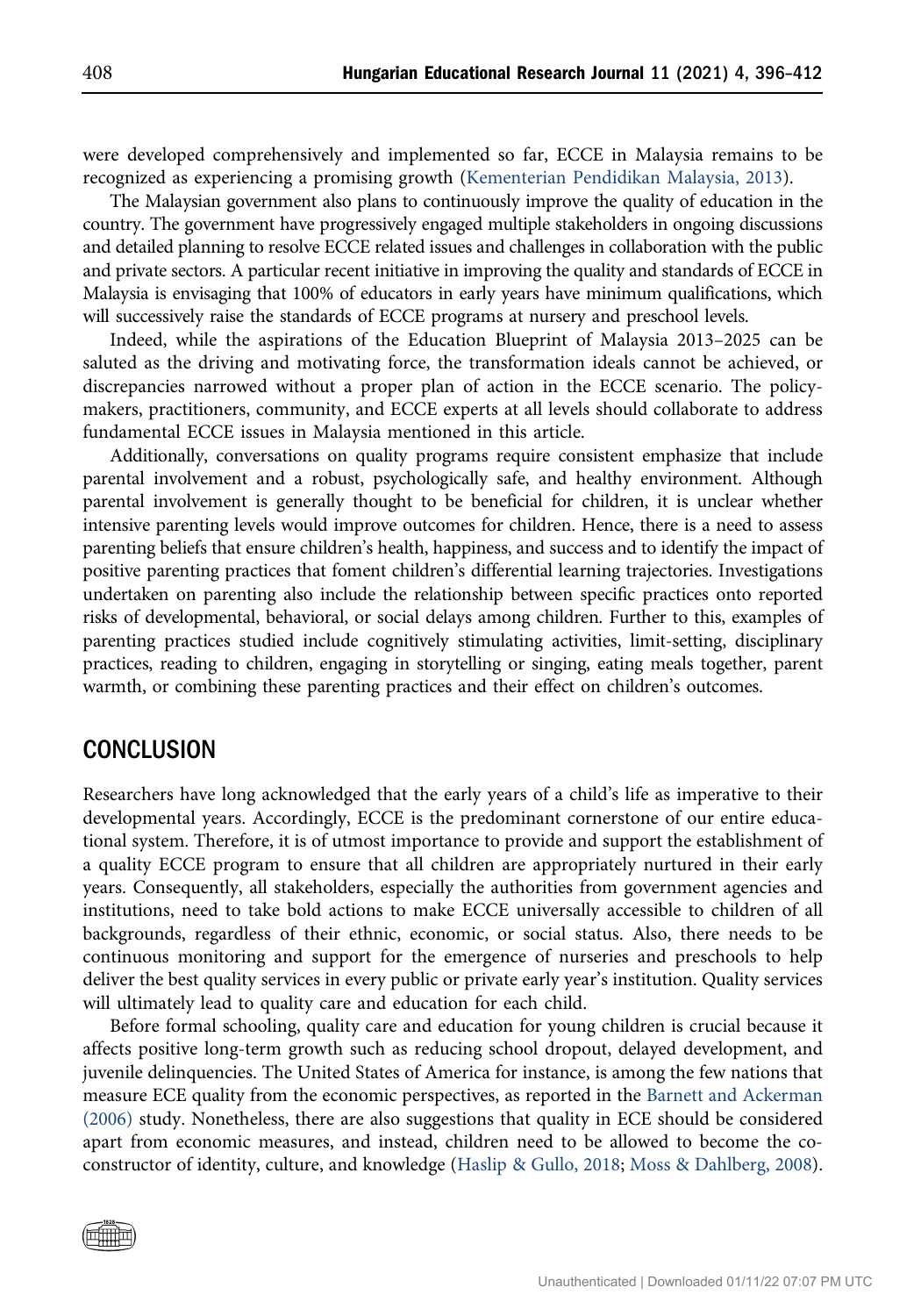This is widely known as the post-modernist view that emphasizes the democratic approach and emergent curriculum and learning, as in the Reggio Emilia approach [\(Sunday & Conley, 2020](#page-16-15)).

ECCE remains a fundamental establishment in society because a conducive and an enabling environment will augment favorable developments of its young generation and, thus, a more harmonious society for the future. Furthermore, whenever children spend less time than they ought to with family members due to various socio-economic factors, in that case, nurseries and preschools play significant roles to foster the development processes.

This paper is intended to provide an overview of the current context of ECCE in Malaysia. The aim is to provide the background and landscape of Malaysian ECCE, highlight policies and acts governing the establishments besides the standards and curriculum of childhood care and education. An additional purpose is to provide insights for others in recognizing the issues and challenges and coming up with ways to improve the quality of childcare and education. Other than that, based on the discussions in this paper, extensive studies are necessary to be carried out so that the development of policies on ECCE, establishment of ECCE related services, and training of practitioners are in accordance with the needs of children in their vulnerable years for the fulfillment of their existing potentials.

### REFERENCES

- <span id="page-13-5"></span>Abd Raof, N., Ishak, M. S., Mohamad, M. S., Ali, M. A. Z., & Ibrahim, A. Z. (2020). Tahap Penglibatan Ibu Bapa Dalam Didikan Kanak-kanak di TASKA KEMAS (Stage of Parental Involvement In Early Childhood Education at TASKA KEMAS). Jurnal Kesidang, 5(1).
- <span id="page-13-7"></span>Adnan, M., Ayob, A., Tek, O. E., Ibrahim, M. N., Ishak, N., & Sheriff, J. (2017). Memperkasa pembangunan modal insan Malaysia di peringkat kanakkanak: Kajian kebolehlaksanaan dan kebolehintegrasian pendidikan STEM dalam kurikulum PERMATA Negara (Enhancing Malaysian human capital from early childhood: A study in the feasibility and inte. Geografia-Malaysian Journal of Society and Space, 12(1).
- <span id="page-13-6"></span>Ahmad, C. N. C., Baharom, S., Yahaya, A., Shamsiah, S., & Sani, H. A. (2018). The development of 'Jom Teroka dan Selidik Sains' teaching module. International Journal of Academic Research in Business and Social Sciences, 8(1), 705–715.
- <span id="page-13-2"></span>Ayob, A. (2011). Laporan pemantauan & pengawalseliaan program PERMATA Negara 2010. Tanjung Malim: Universiti Pendidikan Sultan Idris (UPSI).
- <span id="page-13-4"></span>Bahagian Pembangunan Kurikulum. (2017). Dokumen standard Kurikulum dan Pentaksiran KSPK 2017. Kementerian Pendidikan Malaysia.
- <span id="page-13-3"></span>Bahagian PERMATA. (2013). Kurikulum PERMATA Negara: Asuhan dan Didikan Awal Kanak-kanak 0-4 Tahun Cetakan Ketiga. Bahagian Pendidikan Awal Kanak-kanak Jabatan Perdana Menteri Malaysia.
- <span id="page-13-8"></span>Barnett, W. S., & Ackerman, D. J. (2006). Costs, benefits, and long-term effects of early care and education programs: Recommendations and cautions for community developers. Community Development, 37(2), 86–100.
- <span id="page-13-0"></span>Berlinski, S., Galiani, S., & Gertler, P. (2009). The effect of pre-primary education on primary school performance. Journal of Public Economics, 93(1–2), 219–234.
- <span id="page-13-1"></span>Berlinski, S., Galiani, S., & Manacorda, M. (2008). Giving children a better start: Preschool attendance and school-age profiles. Journal of Public Economics, 92(5), 1416–1440. [https://doi.org/https://doi.org/10.](https://doi.org/https://doi.org/10.1016/j.jpubeco.2007.10.007) [1016/j.jpubeco.2007.10.007](https://doi.org/https://doi.org/10.1016/j.jpubeco.2007.10.007).

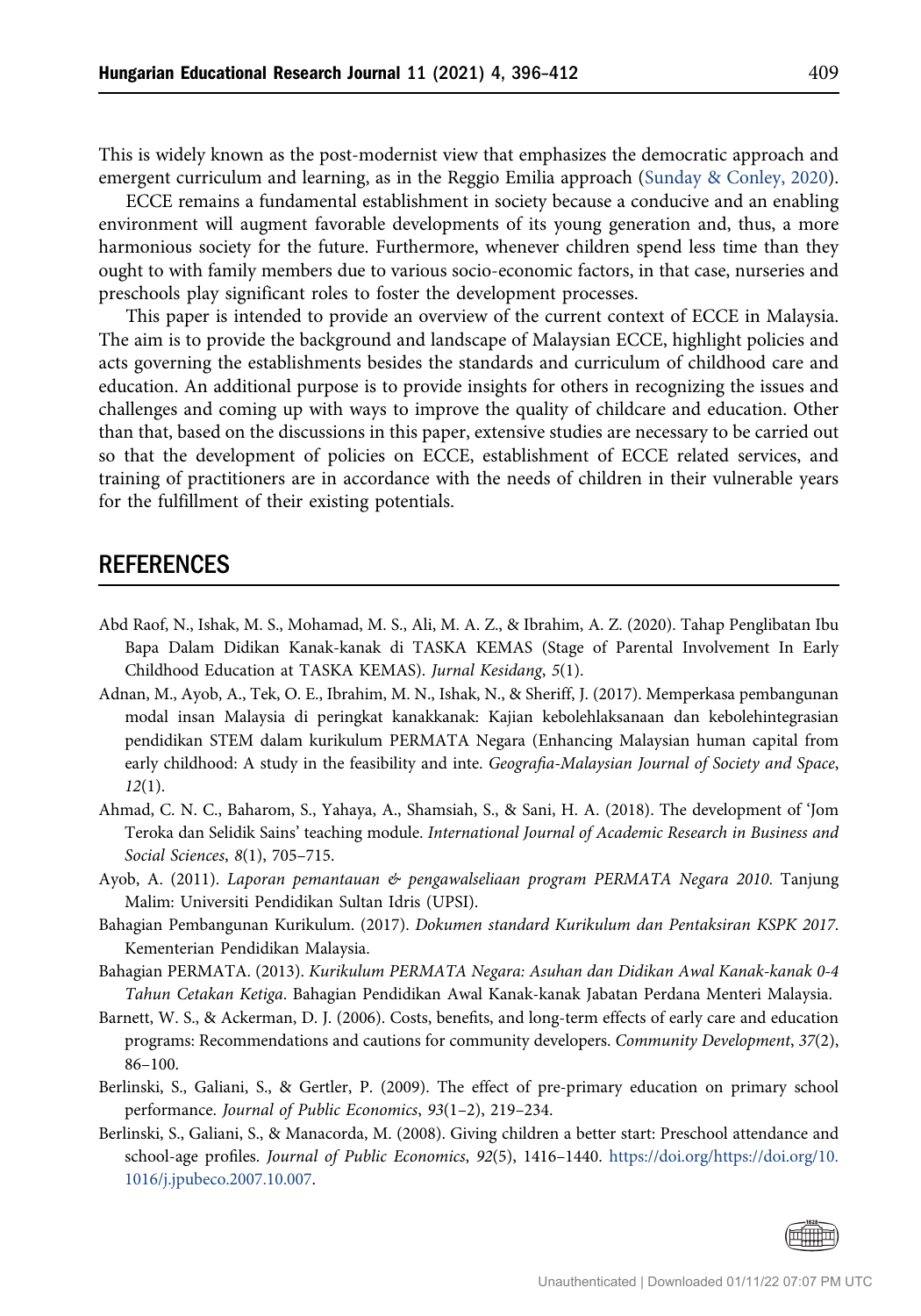- <span id="page-14-2"></span>Black, M. M., Walker, S. P., Fernald, L. C. H., Andersen, C. T., DiGirolamo, A. M., Lu, C., ... Grantham-McGregor, S. (2017). Early childhood development coming of age: Science through the life course. The Lancet, 389(10064), 77–90. [https://doi.org/10.1016/S0140-6736\(16\)31389-7.](https://doi.org/10.1016/S0140-6736(16)31389-7)
- <span id="page-14-14"></span>Boon, N. S. (2010). Governance of education related ECCE policies in Malaysia. International Journal of Child Care and Education Policy, 4(1), 45–57.
- <span id="page-14-0"></span>Center on the Developing Child. (2007). A science-based framework for early childhood policy: Using evidence to improve outcomes in learning, behavior, and health for vulnerable children. Center on the Developing Child, Harvard University.
- <span id="page-14-9"></span>Che Mustafa, M., Kung-Teck, Wong Norazilawati, A., Rahmatullah, B., Omar, J., Mohammad Samuri, S., & Md Yasin, S. (2019). Educationists voice on quality early childhood care and education in Malaysia. International Journal of Innovation, Creativity and Change, 10(8).
- <span id="page-14-8"></span>Chee, J., Mariani, M. N., MR, N. M., Kadir, A., & Salim, S. N. (2015). The preschool curriculum implementation versus problems. Southeast Asia Early Childhood Journal, 4, 31–42.
- <span id="page-14-6"></span>Chiam, H. K. (2008). Child care in Malaysia: Then and now. International Journal of Child Care and Education Policy, 2(2), 31–41.
- <span id="page-14-11"></span>Crandall, A., Miller, J. R., Cheung, A., Novilla, L. K., Glade, R., Novilla, M. L. B., ... Hanson, C. L. (2019). ACEs and counter-ACEs: How positive and negative childhood experiences influence adult health. Child Abuse & Neglect, 96, 104089. [https://doi.org/https://doi.org/10.1016/j.chiabu.2019.104089.](https://doi.org/https://doi.org/10.1016/j.chiabu.2019.104089)
- <span id="page-14-3"></span>Felfe, C., & Lalive, R. (2018). Does early child care affect children's development? Journal of Public Economics, 159, 33–53.
- <span id="page-14-12"></span>Felitti, V. J., Anda, R. F., Nordenberg, D., Williamson, D. F., Spitz, A. M., Edwards, V., ... Marks, J. S. (2019). Reprint OF: Relationship of childhood abuse and household dysfunction to many of the leading causes of death in adults: The adverse childhood experiences (ACE) study. American Journal of Preventive Medicine, 56(6), 774–786. [https://doi.org/10.1016/j.amepre.2019.04.001.](https://doi.org/10.1016/j.amepre.2019.04.001)
- <span id="page-14-13"></span>Flaherty, E. G., Thompson, R., Dubowitz, H., Harvey, E. M., English, D. J., Proctor, L. J., & Runyan, D. K. (2013). Adverse childhood experiences and child health in early adolescence. JAMA Pediatrics, 167(7), 622–629. <https://doi.org/10.1001/jamapediatrics.2013.22>.
- <span id="page-14-7"></span>Foong, L., Veloo, P. K., Dhamotharan, M., & Loh, C. (2018). Private sector ealy child care and education in Malaysia: Workforce readiness for further education. Kajian Malaysia: Journal of Malaysian Studies,  $36(1)$ .
- <span id="page-14-10"></span>Hanafi, Z. (2015). The childcare center: How to ensure quality childcare practices. Asian Social Science, 11(25), 90–100.
- <span id="page-14-17"></span>Haslip, M. J., & Gullo, D. F. (2018). The changing landscape of early childhood education: Implications for policy and practice. Early Childhood Education Journal, 46(3), 249–264.
- <span id="page-14-16"></span>Hassan, M. N., Abdullah, A. H., Ismail, N., Suhud, S. N. A., & Hamzah, M. H. (2019). Mathematics curriculum framework for early childhood education based on science, technology, engineering and mathematics (STEM). International Electronic Journal of Mathematics Education, 14(1), 15–31.
- <span id="page-14-4"></span>Havnes, T., & Mogstad, M. (2011). No child left behind: Subsidized child care and children's long-run outcomes. American Economic Journal: Economic Policy, 3(2), 97–129. [https://doi.org/10.1257/pol.3.2.](https://doi.org/10.1257/pol.3.2.97) [97.](https://doi.org/10.1257/pol.3.2.97)
- <span id="page-14-1"></span>Heckman, J. J., Stixrud, J., & Urzua, S. (2006). The effects of cognitive and noncognitive abilities on labor market outcomes and social behavior. Journal of Labor Economics, 24(3), 411–482.
- <span id="page-14-15"></span>Husaini, R., Ikhsan, Z., & Toran, H. (2019). A comprehensive 21st century child development through scientific process in early science. Creative Education, 10(12), 2784.
- <span id="page-14-5"></span>Hussin, S. (1993). Pendidikan di Malaysia: Sejarah, sistem dan falsafah. Dewan Bahasa dan Pustaka.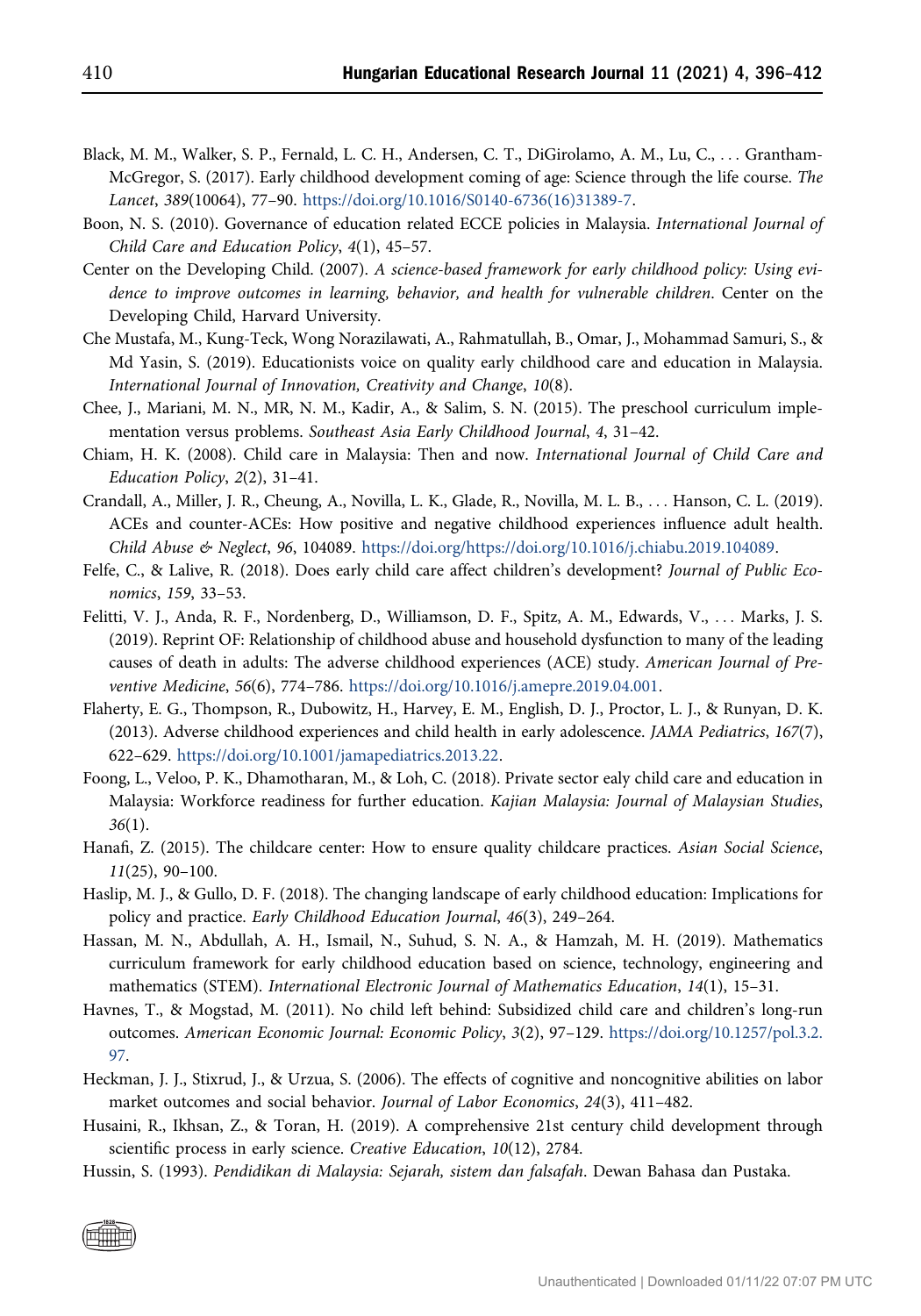- <span id="page-15-3"></span>Imran, A. A., Faizul, A. K., Khadijah, I., Rizawati, A. H., & Wan, Z. W. A. (2010). Kajian-kajian lepas berkaitan pendidikan awal kanak-kanak di peringkat tadika atau pra sekolah. Universiti Pendidikan Sultan Idris, 20.
- <span id="page-15-1"></span>Institut Pendidikan Guru Malaysia. (2018). Modul Pendidikan Awal Kanak-kanak (PAKKD2033 Pengajaran dan Pembelajaran dalam Pendidikan Awal Kanak-kanak). In MODUL PENDIDIKAN AWAL KANAK-KANAK.
- <span id="page-15-13"></span>Ismail, I. M., Anis, S. K., Subramaniam, T. S., Amiruddin, H., & Ismail, M. E. (2018). Penerapan elemen perkembangan kognitif, psikomotor dan sosio-emosi dalam permainan dalam mencapai objektif Kurikulum Standard Prasekolah Kebangsaan. Online Journal for TVET Practitioners, 1.
- <span id="page-15-11"></span>Kasim, N. (2014). Penilaian program transformasi pendidikan prasekolah KPM di sekolah kebangsaan. UKM.
- <span id="page-15-9"></span>Kementerian Pendidikan Malaysia. (2013). Pelan pembangunan pendidikan Malaysia 2013–2025. Putrajaya: Kementerian Pendidikan Malaysia.
- <span id="page-15-8"></span>Kosnin, A. M., Rameli, M. R. M., Jiar, Y. K., Ashari, Z. M., Siah, L. M., & Daud, M. Z. (2018). Acceptance and implementation of the national PERMATA Programme in Malaysian government-run early childhood centres. Advanced Science Letters, 24(5), 3636–3640.
- <span id="page-15-12"></span><span id="page-15-7"></span>Majzub, R. M. (2003). Pendidikan prasekolah: Cabaran kualiti. Penerbit Universiti Kebangsaan Malaysia.
- Majzub, R. M. (2013). Critical issues in preschool education in Malaysia. Proceedings of the 4th International Conference on Education and Educational Technologies (EET'13), 150–155.
- <span id="page-15-6"></span>Majzub, R. M., & Rashid, A. A. (2012). School readiness among preschool children. Procedia-Social and Behavioral Sciences, 46, 3524–3529.
- <span id="page-15-4"></span>Mamat, N. (2019). Children's experience and learning opportunities in PERPADUAN (unity) pre-school settings in Malaysia. International Conference Primary Education Research Pivotal Literature and Research UNNES 2018 (IC PEOPLE UNNES 2018). Atlantis Press.
- <span id="page-15-15"></span>Masnan, A. H., Sharif, M. H., & Mohd Josin, E. H. (2018). Preschool Teachers' Professionalism Through Developmentally Appropriate Practices (DAP) Curriculum. Journal of Social Science and Humanities,  $1(5)$ , 20-25.
- <span id="page-15-2"></span>Mofrad, S. (2012). Opportunity in early childhood education: Improving interaction and communication. Procedia-Social and Behavioral Sciences, 46, 241–246.
- <span id="page-15-16"></span>Mohidin, H. H. B., Ismail, A. S., & Ramli, H. B. (2015). Effectiveness of kindergarten design in Malaysia. Procedia-Social and Behavioral Sciences, 202, 47–57.
- <span id="page-15-18"></span>Moss, P., & Dahlberg, G. (2008). Beyond quality in early childhood education and care: Languages of evaluation. New Zealand Journal of Teachers' Work, 5(1), 3–12.
- <span id="page-15-0"></span>Murnane, R. J., & Ganimian, A. (2014). Improving educational outcomes in developing countries: Lessons from rigorous impact evaluations. NBER Working Paper, (w20284).
- <span id="page-15-5"></span>Mustafa, L. M., & Azman, M. N. A. (2013). Preschool education in Malaysia: Emerging trends and implications for the future. American Journal of Economics, 3(6), 347–351.
- <span id="page-15-17"></span>Nik Azhari, N. F., Qamaruzaman, N., Ibrahim Bajunid, A. F., & Hassan, A. (2015). The quality of physical environment in workplace childcare centers. Procedia-Social and Behavioral Sciences, 202, 15–23.
- <span id="page-15-14"></span>Poh, L. C., & Chu, L. (1984). Pre-school curriculum and the total development of the child in Malaysia. The Asia Pacific Journal of Educators and Education, 6.
- <span id="page-15-10"></span>Pope, J. (2017). Beyond basic 'minding': Adopting an ecological, evidence based approach to promoting children's well-being and developing child health advocacy with early childhood undergraduate students (Pre-published version).